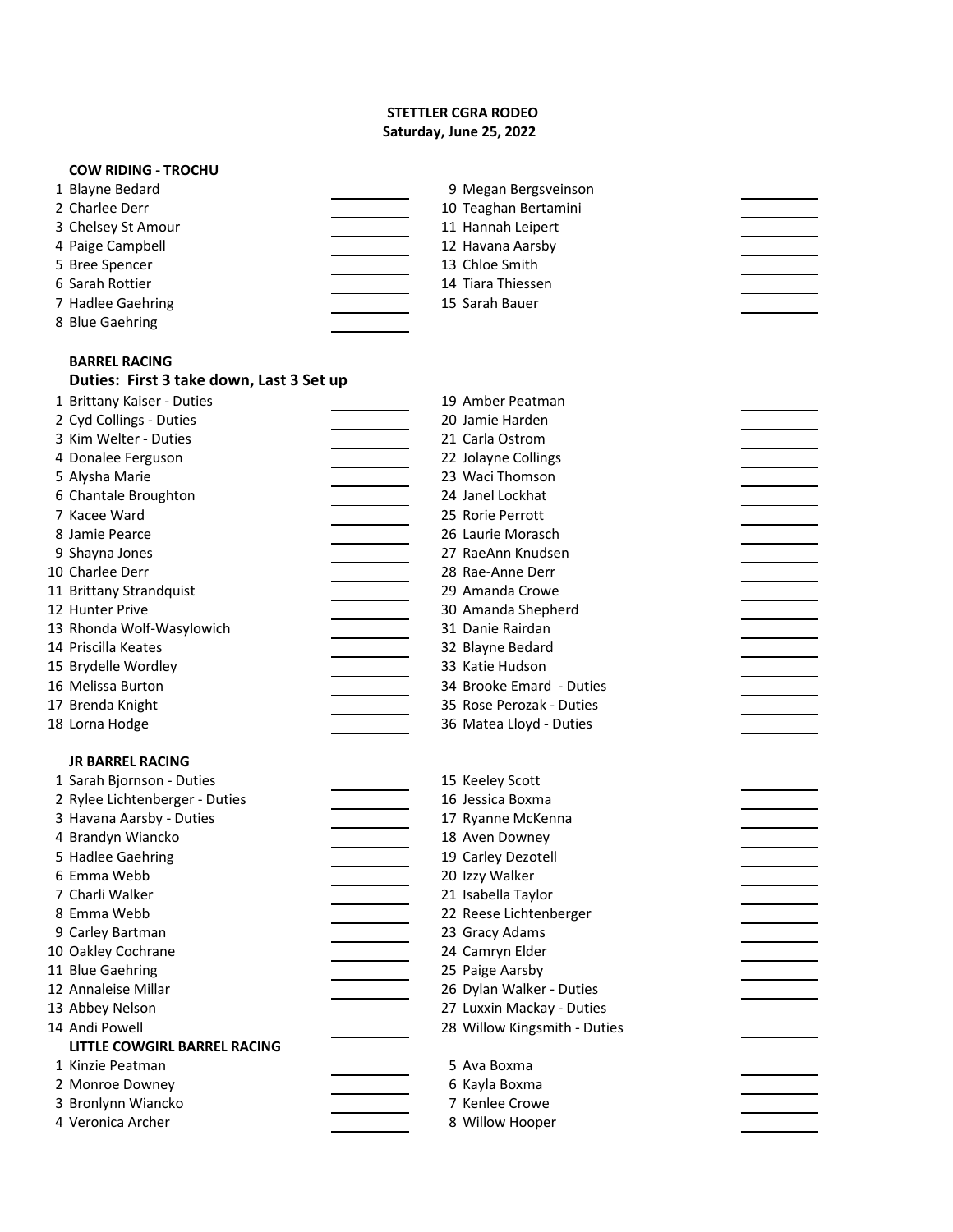## **TINY MITE BARREL RACING**

1 Adelita Keates **3 River Peatman** 

Clara Boxma

# **POLE BENDING**

# **Duties: First 3 take down, Last 3 Set up**

| 1 Nadine Jensen - Duties      | 13 Danie Rairdan          |
|-------------------------------|---------------------------|
| 2 Shayna Jones - Duties       | 14 Brittany Strandquist   |
| 3 Chantale Broughton - Duties | 15 Brydelle Wordley       |
| 4 RaeAnn Knudsen              | 16 Katie Hudson           |
| 5 Kacee Ward                  | 17 Rorie Perrott          |
| 6 Matea Lloyd                 | 18 Amanda Shepherd        |
| 7 Jolayne Collings            | 19 Melissa Burton         |
| 8 Kim Welter                  | 20 Janel Lockhat          |
| 9 Brittany Kaiser             | 21 Blayne Bedard - Duties |
| 10 Cyd Collings               | 22 Carla Ostrom - Duties  |
| 11 Laurie Morasch             | 23 Katie Schuk - Duties   |
| 12 Jamie Pearce               |                           |

## **JR POLE BENDING**

| 1 Willow Kingsmith - Duties    | 14 Jessica Boxma            |
|--------------------------------|-----------------------------|
| 2 Camryn Elder - Duties        | 15 Havana Aarsby            |
| 3 Reese Lichtenberger - Duties | 16 Carley Dezotell          |
| 4 Brandyn Wiancko              | 17 Dylan Walker             |
| 5 Carley Bartman               | 18 Aven Downey              |
| 6 Andi Powell                  | 19 Isabella Taylor          |
| 7 Emma Webb                    | 20 Rylee Lichtenberger      |
| 8 Blue Gaehring                | 21 Paige Aarsby             |
| 9 Izzy Walker                  | 22 Emma Webb                |
| 10 Annaleise Millar            | 23 Oakley Cochrane - Duties |
| 11 Mya Miller                  | 24 Gracy Adams - Duties     |
| 12 Charli Walker               | 25 Ryanne McKenna - Duties  |
| 13 Hadlee Gaehring             |                             |
| LITTLE COWGIRL POLE BENDING    |                             |
| 1 Willow Hooper                | 5 Veronica Archer           |
| 2 Bronlynn Wiancko             | 6 Monroe Downey             |
| 3 Ava Boxma                    | 7 Kinzie Peatman            |
| 4 Kayla Boxma                  | 8 Kenlee Crowe              |
|                                |                             |
| <b>GOAT TYING</b>              |                             |
| 1 Blayne Bedard                | 3 Matea Lloyd               |
| 2 Charlee Derr                 | 4 Jolayne Collings          |
|                                |                             |
| <b>JR GOAT TYING</b>           |                             |
| 1 Camryn Elder                 | 10 Willow Kingsmith         |
| 2 Carley Bartman               | 11 Paige Aarsby             |
| 3 Hadlee Gaehring              | 12 Ryanne McKenna           |
| 4 Emma Webb                    | 13 Mya Miller               |
| 5 Havana Aarsby                | 14 Jessica Boxma            |
| 6 Rylee Lichtenberger          | 15 Emma Webb                |
| 7 Gracy Adams                  | 16 Reese Lichtenberger      |
| 8 Aven Downey                  | 17 Abbey Nelson             |
| 9 Brandyn Wiancko              |                             |